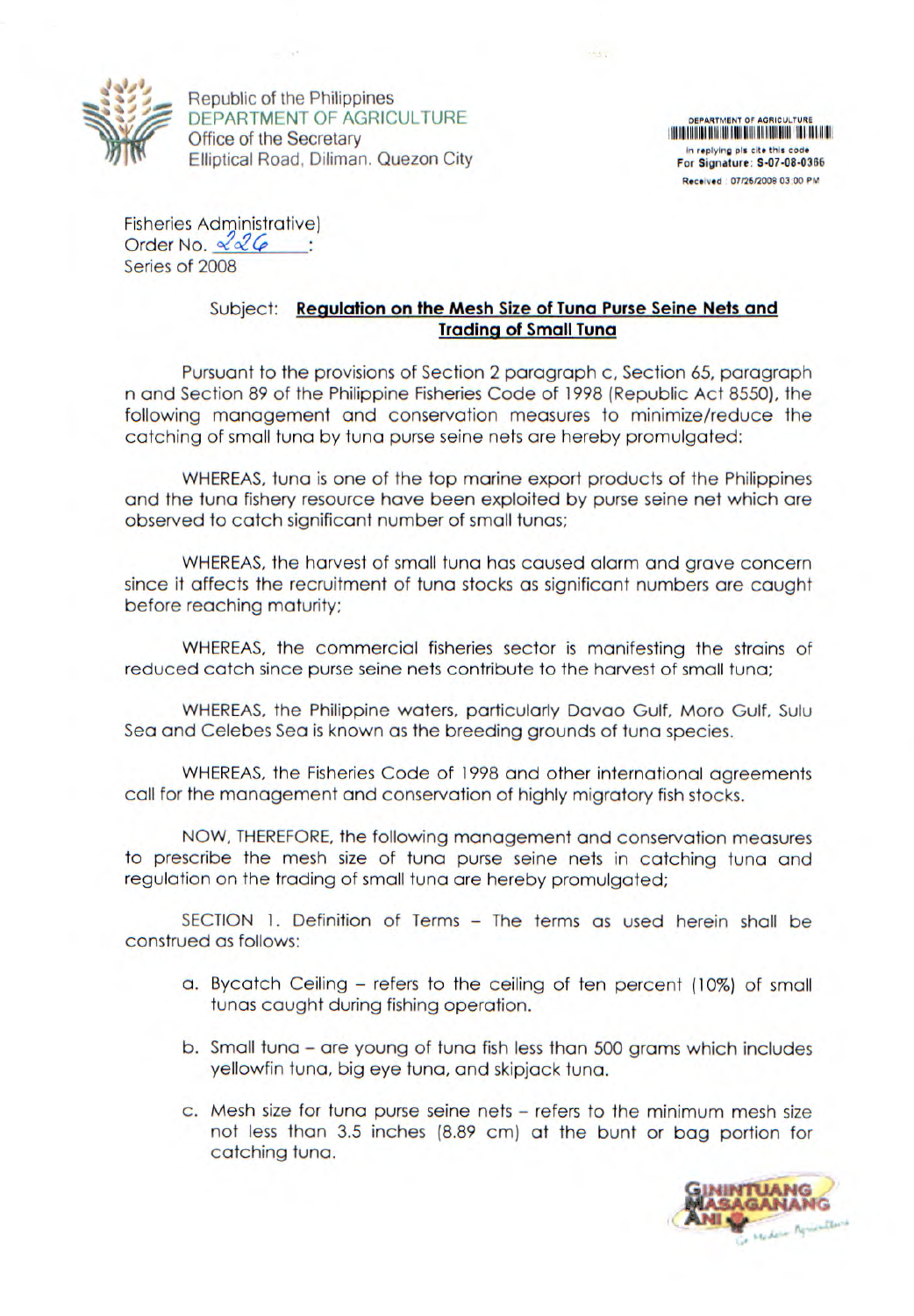- d. Tuna are migratory pelagic fishes characterized by their streamline, spindle-shaped bodies which taper to a slender caudal fin and series of detached finlets behind the dorsal and anal fins. Under this order, the tuna referred to belongs to the two commercially exploited genera, namely, Thunnus and Katsuwonus.
- e. Tuna Purse Seine a classification of fishing gear which surrounds a school of tuna fish attracted by payao, lights and /or from free school or drifting logs using a rectangular net with floats at the upper portion and purse rings at the lower section where the purse rope or cable passes through to close the net bottom during fishing operations. The net is either hauled manually or through a mechanical or hydraulic net hauler/power block.
- f. Trading the selling and buying of small tuna in the landing/market places such as fish ports with estimated volume of more than 10% of the bycatch ceiling.

SECTION 2. Prohibition. It shall be unlawful for any person, association, cooperative, partnership or corporation to operate tuna purse seine nets with mesh size smaller than 3.5 inches (8.89 cm) at the bag or bunt portion in catching tuna. It shall be unlawful also to trade small tuna caught beyond the bycatch ceiling.

SECTION 3. Penal Clause. Violation of Section 2 of this order shall subject the offender to a fine of from Two Thousand Pesos (P2,000.00) to Twenty Thousand Pesos (P20,000.00) or imprisonment from six (6) months to two (2) years or both such fine and imprisonment at the discretion of the court; Provided that if the offense is also committed by a commercial fishing vessel, the boat captain and the masterfisherman shall also be subject to the penalties provided herein; Provided further that the owner/operator of the commercial fishing vessel who violates this provision shall be subjected to the same penalties provided herein: Provided, finally, that the Department is hereby empowered to impose upon the offender an administrative fine and/or cancel his permit or license or both.

SECTION 4. Transitory Provision. Persons, associations, cooperatives, partnerships or corporations now engaged in tuna fishing operation using purse seine nets with mesh size less than 3.5 inches (8.89 cm) at the bunt or bag portion shall be given a grace period of three (3) years from the effectivity of this order within which to change or replace gradually their nets to comply to this order. However, the compliance of nets to the legal mesh size should start in the first year of the grace period where 10% of the total number of purse seine catchers should phased out the illegal mesh size; on the 2nd year, it will be 20% and on the 3rd year will be 70%. After the grace period, all nets should have changed to the 3.5 inches legal mesh size. No registration of tuna purse seine catchers for new entrants will be made without complying with this Fisheries Administrative Order.